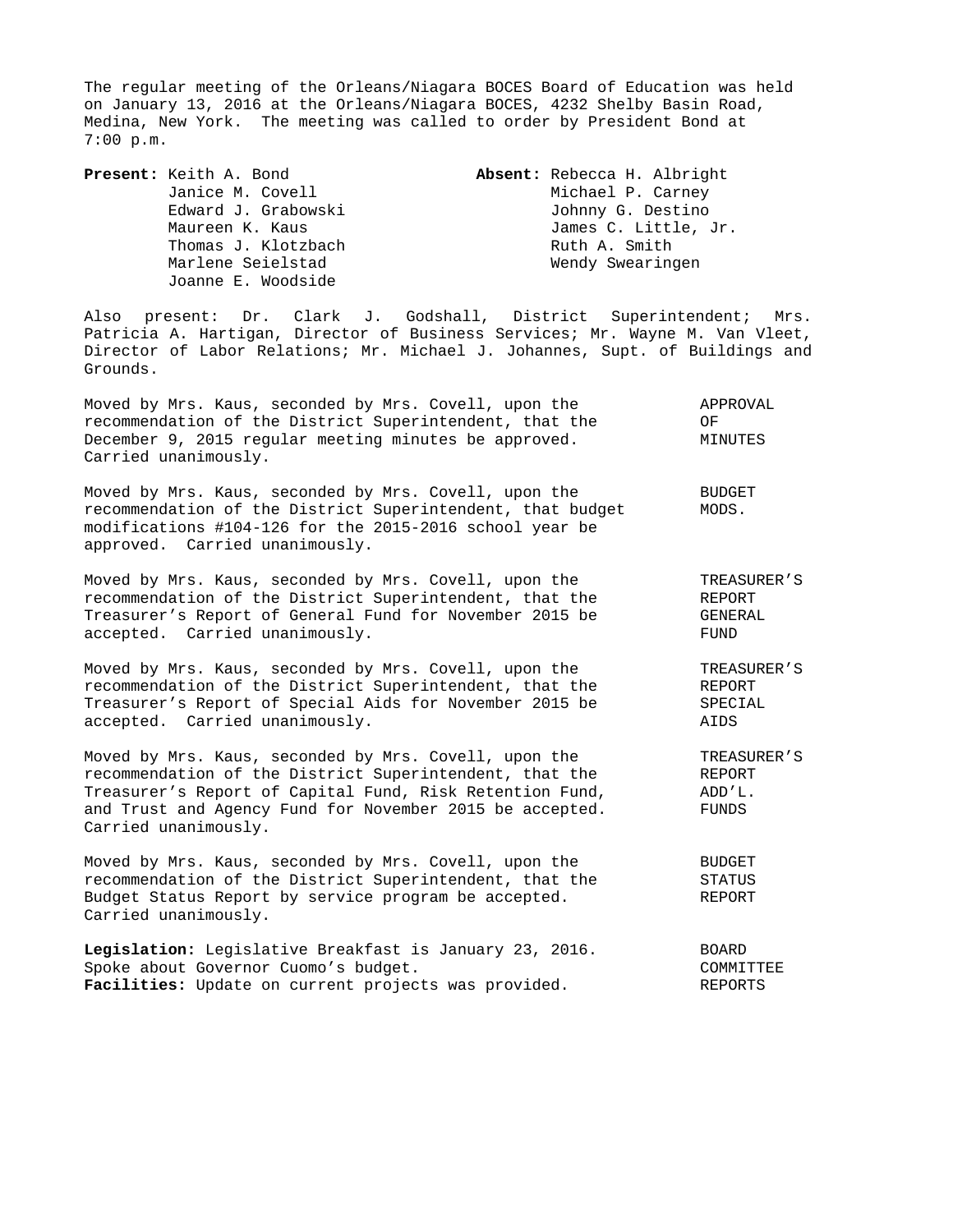Dr. Godshall spoke about: Building projects are getting SUPT. approved; interviews have started for the Starpoint CSD COMMENTS superintendent search; United Way program for students; Medina CSD board of education is touring Orleans CTEC on January 20, 2016; Niagara Wheatfield CSD board of education is touring Niagara CTEC on January 22, 2016; working with Old Fort Niagara on virtual field trips; difficulty finding substitutes; Orleans/Niagara BOCES 60th anniversary.

Mrs. Hartigan reviewed the 2016-2017 special education BUDGET and related services budget. The service of the services of the services of the services of the services of the services of the services of the services of the services of the services of the services of the services of th

Moved by Mr. Klotzbach, seconded by Mrs. Covell, upon the BID AWARD recommendation of the District Superintendent, that the ADULT Board of Education accept the bids received for Adult EDUCATION Education Welding Supplies. Carried unanimously. WELDING

Moved by Mr. Klotzbach, seconded by Mrs. Covell, upon the recommendation of the District Superintendent, that the bid for Adult Education Welding Supplies be awarded to the following low responsible bidder at an estimated annual cost of:

**Klein Steel Service, Inc. \$ 6,915.00 1050 Military Road Buffalo NY 14217** 

### **TOTAL \$ 6,915.00**

Carried unanimously.

Moved by Mr. Klotzbach, seconded by Mr. Grabowski, that SERVICE<br>the Board of Education approves the contract with SAGREEMENT the Board of Education approves the contract with Building Controls and Services, Inc., as submitted, WITH term of January 1, 2016 through December 31, 2017, in BUILDING the amount of \$55,104.00 per year, and authorizes the CONTROLS District Superintendent or his designee to sign the AND contract upon approval by the school attorney and SERVICES,<br>containing any revisions as approved by the school SERVICES, containing any revisions as approved by the school attorney. Carried unanimously. (SMARTEDGE)

Moved by Mr. Klotzbach, seconded by Mr. Grabowski, upon DONATION the recommendation of the District Superintendent, that the donation of a manual Hoyar lift be accepted from Maureen Mahoney, Lockport, NY, to be used by the special education program. Carried unanimously.

Moved by Mr. Klotzbach, seconded by Mr. Grabowski, upon DONATION the recommendation of the District Superintendent, that the donation of a variety of welding supplies be accepted from Ironworkers Local #9, Niagara Falls, NY, to be used by the Niagara CTEC welding program. Carried unanimously.

Moved by Mr. Klotzbach, seconded by Mr. Grabowski, upon MILEAGE the recommendation of the District Superintendent, that REIMBURSthe mileage reimbursement rate be established at \$.54 MENT per mile effective January 1, 2016, in accordance with RATE the IRS standard mileage rate. Carried unanimously.

**SUPPLIES**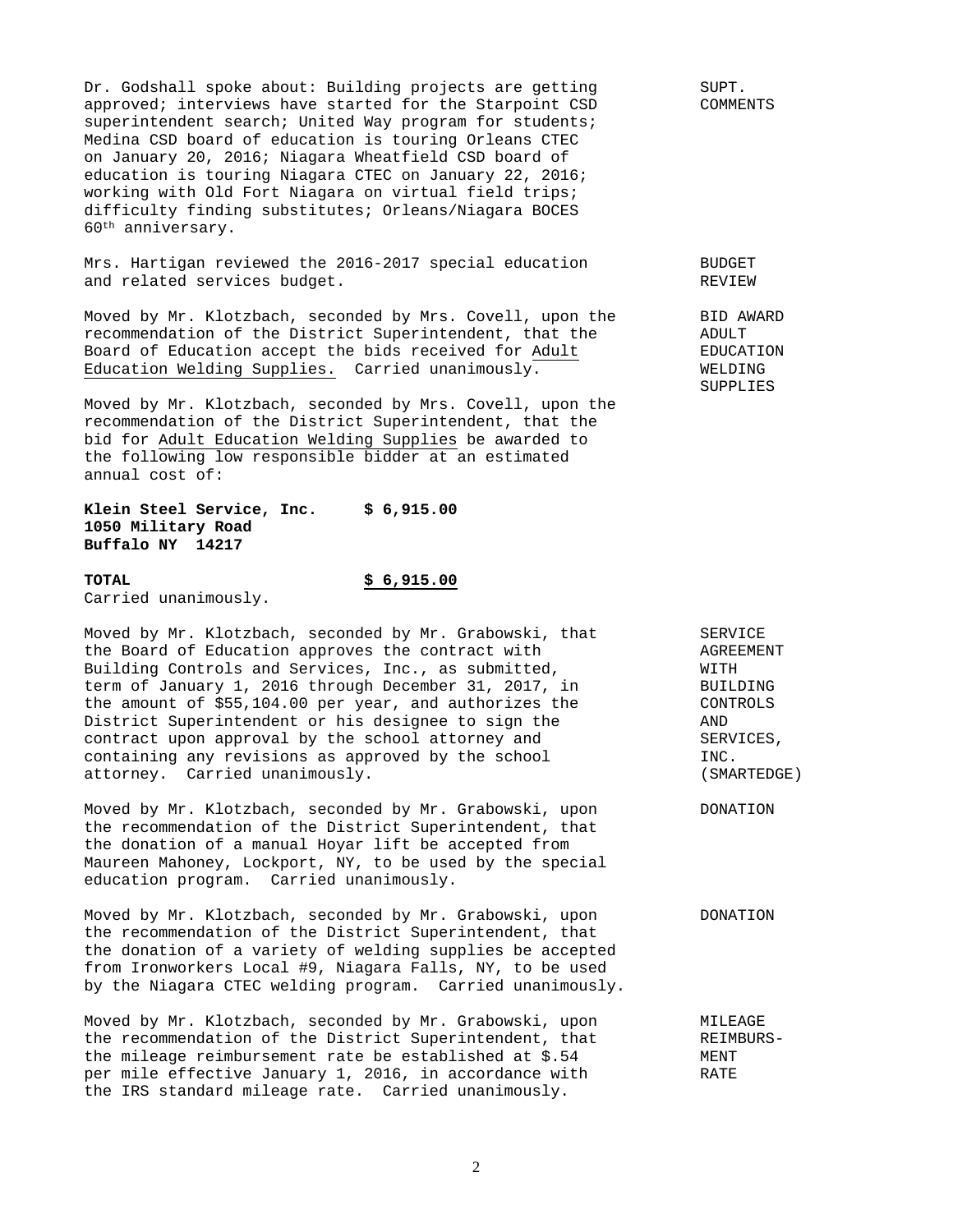Moved by Mr. Grabowski, seconded by Mrs. Kaus, upon the FIRE FIRE<br>recommendation of the District Superintendent, that the FINSPECTION recommendation of the District Superintendent, that the Board of Education accepts the receipt of the annual inspection for the 2015-2016 school year of the buildings of Orleans/Niagara BOCES for fire hazards (which might endanger students, teachers and employees)and authorize the District Superintendent to sign the reports. Carried unanimously.

Moved by Mr. Grabowski, seconded by Mrs. Kaus, upon the FINANCIAL<br>recommendation of the District Superintendent, that the REPORT OF recommendation of the District Superintendent, that the REPORT REPORT Board of Education hereby acknowledges receipt of the RETRA Board of Education hereby acknowledges receipt of the Extra Classroom Activity Funds Audit Report for the year CLASSROOM ended June 30, 2015 and the Auditor's Findings and ACTIVITY Evaluations. Carried unanimously. The contractions of the contractions of the contractions of the contractions of the contractions of the contractions of the contractions of the contractions of the contractions of the cont

Moved by Mr. Grabowski, seconded by Mrs. Kaus, upon the GENE HAAS recommendation of the District Superintendent, that the FOUNDATION<br>Board of Education hereby approves the receipt of the SCHOLARSHIP Board of Education hereby approves the receipt of the Gene Haas Foundation Scholarship in the amount of \$20,000.00 to be used for student scholarships, NIMS accreditation costs, and support of Skills CNC machinist competitors. Carried unanimously.

Moved by Mr. Grabowski, seconded by Mrs. Covell, upon the RESIGNATION recommendation of the District Superintendent, that the C. BARBER resignation (due to retirement) of **Celine Barber, General Special Education Teacher**, be accepted effective June 30, 2016. Carried unanimously.

Moved by Mr. Grabowski, seconded by Mrs. Covell, upon the RESIGNATION recommendation of the District Superintendent, that the W. DAVIDSON resignation (due to retirement) of **Wendy Davidson, Speech and Hearing Teacher**, be accepted effective at the end of the day on June 30, 2016. Carried unanimously.

Moved by Mr. Grabowski, seconded by Mrs. Covell, upon the RESIGNATION recommendation of the District Superintendent, that the K. DIEMERT resignation of **Kathryn Diemert, full-time Adult Education Literacy Instructor**, be accepted effective December 31, 2015. Carried unanimously.

Moved by Mr. Grabowski, seconded by Mrs. Covell, upon the RESIGNATION recommendation of the District Superintendent, that the D. FALLON recommendation of the District Superintendent, that the resignation (due to retirement) of **Diana M. Fallon, General Special Education Teacher,** be accepted effective July 1, 2016. Carried unanimously.

Moved by Mr. Grabowski, seconded by Mrs. Covell, upon the RESIGNATION recommendation of the District Superintendent, that the S. FARRUGIA resignation (due to retirement) of **Sharon Farrugia, Health Occupations Teacher,** be accepted effective June 30, 2016. Carried unanimously.

Moved by Mr. Grabowski, seconded by Mrs. Covell, upon the RESIGNATION recommendation of the District Superintendent, that the GRANDINETTI resignation (due to retirement) of **Kathryn Grandinetti, School Counselor**, be accepted effective July 1, 2016. Carried unanimously.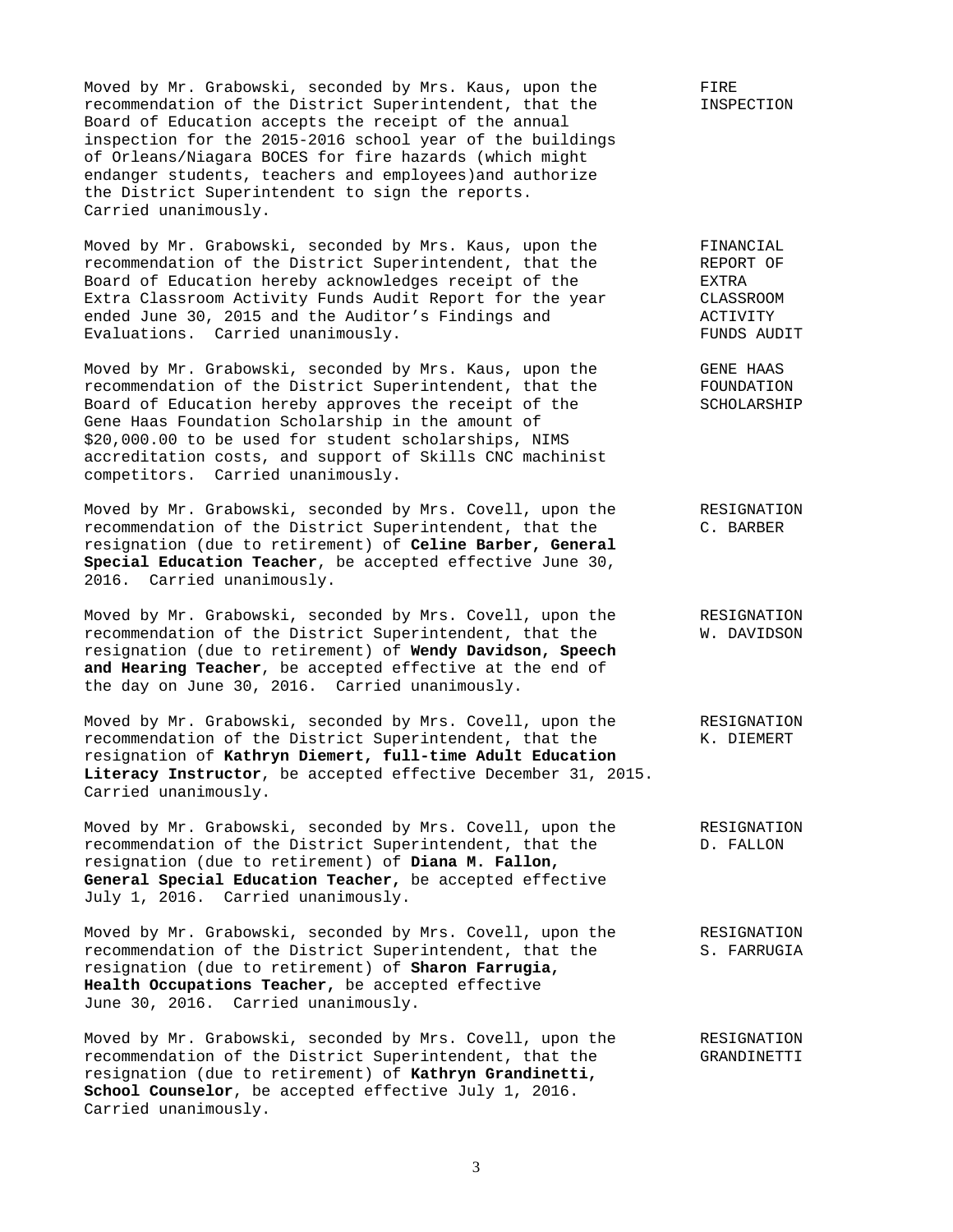Moved by Mr. Grabowski, seconded by Mrs. Covell, upon the RESIGNATION recommendation of the District Superintendent, that the GURLEY resignation (due to retirement) of **Mary L. Gurley, Art Teacher**, be accepted effective June 30, 2016. Carried unanimously.

Moved by Mr. Grabowski, seconded by Mrs. Covell, upon the RESIGNATION recommendation of the District Superintendent, that the R. KEARNS resignation (due to retirement) of **Rhonda M. Kearns, Health Occupations Teacher**, be accepted effective June 30, 2016. Carried unanimously.

Moved by Mr. Grabowski, seconded by Mrs. Covell, upon the RESIGNATION recommendation of the District Superintendent, that the C. WATSON resignation (due to retirement) of **Cynthia A. Watson, General Special Education Teacher**, be accepted effective June 30, 2016. Carried unanimously.

Moved by Mr. Grabowski, seconded by Mrs. Covell, upon the RESIGNATION recommendation of the District Superintendent, that the M. CONGI resignation of **Molly Congi, Teacher Aide (Personal Care),** be accepted effective at the end of the day on December 23, 2015. Carried unanimously.

Moved by Mr. Grabowski, seconded by Mrs. Covell, upon the RESIGNATION recommendation of the District Superintendent, that the D. KUPIEC resignation (due to retirement) of **Dawn E. Kupiec, Teacher Aide (Special Education)**, be accepted effective at the end of the day on January 29, 2016. Carried unanimously.

Moved by Mr. Grabowski, seconded by Mrs. Covell, upon the RESIGNATION recommendation of the District Superintendent, that the  $J.$  THOMSON resignation (due to retirement) of **John R. Thomson, Printing Machine Operator**, be accepted effective at the end of the day on June 30, 2016. Carried unanimously.

Moved by Mrs. Kaus, seconded by Mr. Klotzbach, upon the APPOINTMENT recommendation of the District Superintendent, that the  $HOME$ recommendation of the District Superintendent, that the following individual(s) be appointed without benefits, HOSPITAL except as required by law, to the part-time position of TEACHER Home/Hospital Teacher at an hourly salary of \$26.42 for instructional time and an hourly salary of \$11.80 per hour for planning time effective as indicated below. The employment of the individuals shall be at-will and at the pleasure of the Board of Education. The employment of the individual(s) shall be utilized solely on an as-needed basis at the discretion of the District Superintendent. Employment shall be automatically discontinued effective June 30, 2016, unless terminated sooner.

**Nichoals Azzarella Margaret Mahar Buffalo, NY Wilson, NY** 

**Effective Date: 12/9/15 Effective Date: 12/21/15** 

**Christine Sullivan Lockport, NY Effective Date: 12/9/15** Carried unanimously.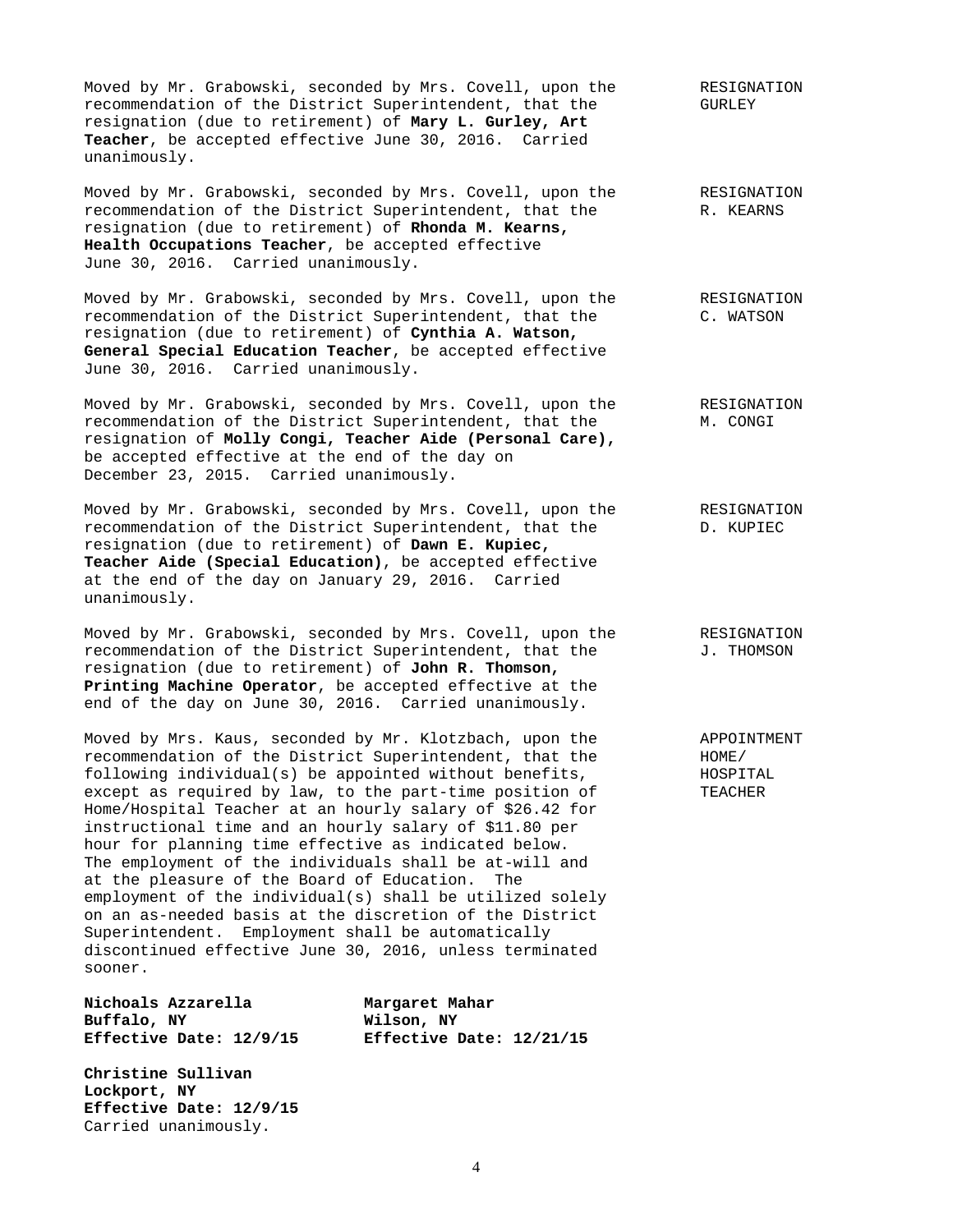Moved by Mrs. Kaus, seconded by Mr. Klotzbach, upon the APPOINTMENT<br>recommendation of the District Superintendent, that MON-CERT. recommendation of the District Superintendent, that MON-C<br>JoAnn Mueller, Newfane, NY, be appointed to the position PROB. **JoAnn Mueller, Newfane, NY**, be appointed to the position FROB.<br>of **Teacher Aide (Special Education)**, to serve a 52-week J. MUELLER of **Teacher Aide (Special Education)**, to serve a 52-week probationary period, effective December 22, 2015, at an annual salary of \$11,022.00 to be pro-rated. Carried unanimously.

Moved by Mrs. Kaus, seconded by Mr. Klotzbach, upon the APPOINTMENT recommendation of the District Superintendent, that MON-CERT.<br> **Lena Crocker, Lockport, NY**, be appointed to the position PROB. Lena Crocker, Lockport, NY, be appointed to the position of **Teacher Aide (Special Education)**, to serve a 52-week L. CROCKER probationary period, effective January 11, 2016, at an annual salary of \$11,022.00 to be pro-rated. Carried unanimously.

Moved by Mrs. Kaus, seconded by Mr. Klotbach, upon the APPOINTMENT<br>recommendation of the District Superintendent, that MON-CERT. recommendation of the District Superintendent, that **Jill Flanders, North Tonawanda, NY,** be appointed to the  $J$ . FLANDERS position of **Teacher Aide (Personal Care),** effective December 18, 2015 through June 30, 2016, unless terminated sooner, at an hourly salary of \$9.25. Carried unanimously.

Moved by Mrs. Kaus, seconded by Mr. Klotzbach, upon the APPOINTMENT recommendation of the District Superintendent, that MON-CERT.<br>
Marisa Madole, Lockport, NY, having successfully and the PERMANENT Marisa Madole, Lockport, NY, having successfully completed her probationary period (2/12/15-2/11/16), M. MADOLE be appointed to permanent status in the position of **Teacher Aide (Special Education),** effective February 11, 2016. Carried unanimously.

Moved by Mrs. Kaus, seconded by Mr. Klotzbach, upon the APPOINTMENT recommendation of the District Superintendent, that the VOLUNTEER following individuals are hereby appointed to serve as **Volunteer** with no compensation, on an as-needed basis, as determined by the District Superintendent, to perform services including assisting students with individual and group lessons, observing students during academic activities and other related services and activities, and/or to promote and aid BOCES programs.

# **Toni Jones Niagara Falls, NY Effective Dates: 1/4/16-6/30/16** Carried unanimously.

Moved by Mrs. Covell, seconded by Mrs. Kaus, upon the APPOINTMENT recommendation of the District Superintendent, that SUBSTITUTE the following individuals be appointed without benefits, TEACHER except as required by law, to the position of (CERTIFIED) **Substitute Teacher (Certified)**, effective as indicated below, with services to be utilized on an as-needed basis at the discretion of the District Superintendent, at a daily rate of \$85.00. Employment shall automatically be discontinued effective June 30, 2016 unless employment is terminated sooner. Service shall be at-will and at the pleasure of the Board of Education.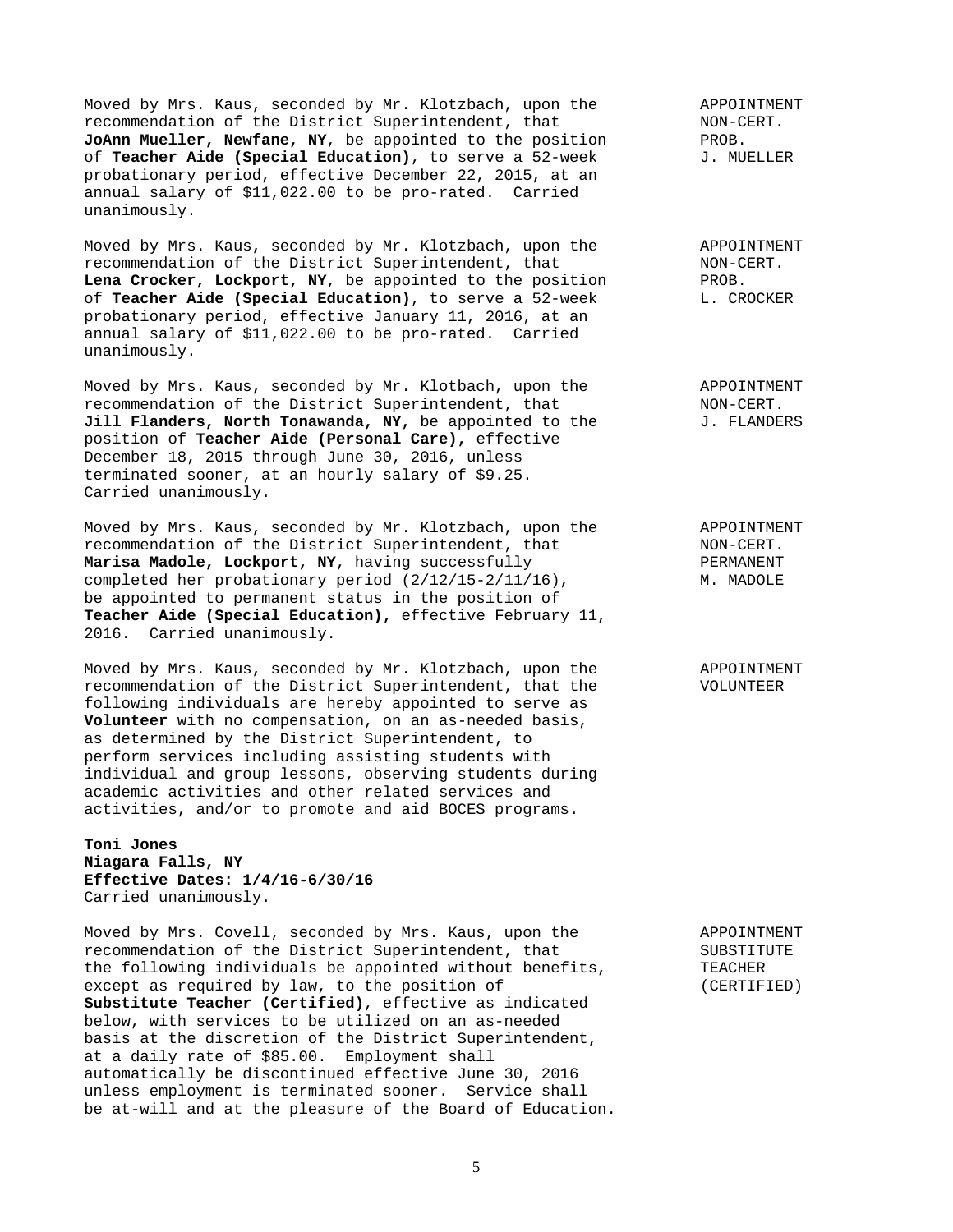Janelle Stepien **Kara Meredith \*** Youngstown, NY **North Tonawanda**, NY **Effective Date: 1/5/16** 

**\* Effective upon the time her current substitute assignment comes to an end.**  Carried unanimously.

Moved by Mrs. Covell, seconded by Mrs. Kaus, upon the APPOINTMENT recommendation of the District Superintendent, that SUBSTITUTE<br>Nicole Clapsadle, North Tonawanda, NY, be appointed, TEACHER Nicole Clapsadle, North Tonawanda, NY, be appointed, without benefits, except as required by law or contract, (CERTIFIED) to the position of **Substitute General Special Education** N.CLAPSADLE **Teacher**, effective December 8, 2015 through June 30, 2016, unless employment is terminated sooner, with services to be utilized on an as-needed basis at the discretion of the district Superintendent, at a rate of \$125.00 per full day. Service shall be at-will and at the pleasure of the Board of Education. Carried unanimously.

Moved by Mrs. Covell, seconded by Mrs. Kaus, upon the APPOINTMENT recommendation of the District Superintendent, that the SUBSTITUTE following individuals be appointed without benefits, TEACHER except as required by law, to the position of **Substitute** (NON-**Teacher (Non-Certified)**, effective as indicated below, CERTIFIED) with services to be utilized on an as-needed basis at the discretion of the District Superintendent, at a daily rate of \$80.00. Employment shall automatically be discontinued effective June 30, 2016 unless employment is terminated sooner. Service shall be at-will and at the pleasure of the Board of Education.

| Lydia Erakare            | Sandra Johnson           |
|--------------------------|--------------------------|
| Albion, NY               | Niagara Falls, NY        |
| Effective Date: 12/21/15 | Effective Date: 12/30/15 |
| Carried unanimously.     |                          |

Moved by Mrs. Covell, seconded by Mrs. Kaus, upon the APPOINTMENT recommendation of the District Superintendent, that the SUBSTITUTE following individual(s) be appointed without benefits, TEACHER except as required by law, to the position of **Substitute** AIDE **Teacher Aide (Certified)**, effective as indicated below, (CERTIFIED) with services to be utilized on an as-needed basis at the discretion of the District Superintendent, at a daily rate of \$65.00. Employment shall automatically be discontinued effective June 30, 2016, unless employment is terminated sooner. Service shall be at-will and at the pleasure of the Board of Education.

**Janelle Stepien Youngstown, NY Effective Date: 1/5/16** Carried unanimously.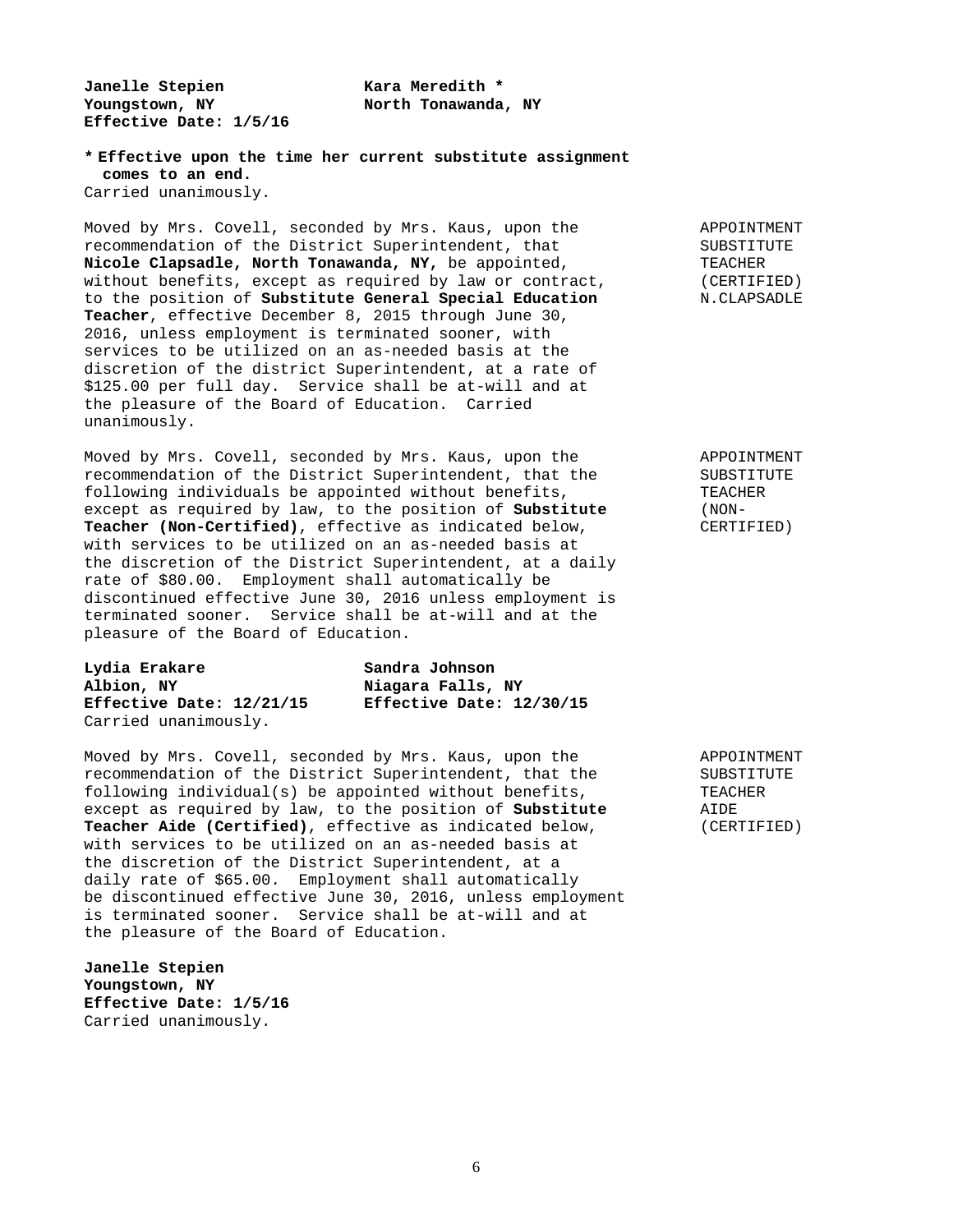Moved by Mrs. Covell, seconded by Mrs. Kaus, upon the APPOINTMENT recommendation of the District Superintendent, that the SUBSTITUTE following individual(s) be appointed, without benefits, TEACHER except as required by law, to the position of **Substitute** AIDE **Teacher Aide (Non-Certified)**, effective as indicated (NONbelow, with services to be utilized on an as-needed CERTIFIED) basis at the discretion of the District Superintendent, at a rate of \$60.00 per day. Employment shall automatically be discontinued effective June 30, 2016, unless employment is terminated sooner. Service shall be at-will and at the pleasure of the Board of Education.

| Christine Hursey         | Alexandra VanBuren       |
|--------------------------|--------------------------|
| Lockport, NY             | North Tonawanda, NY      |
| Effective Date: 1/1/16   | Effective Date: 12/4/15  |
| Marsha Kurzawski*        | Briana Hansen            |
| Middleport, NY           | Lockport, NY             |
| Effective Date: 12/11/15 | Effective Date: 12/23/15 |

## **Stephanie Elsaesser Sanborn, NY Effective Date: 12/23/15 (one day only)**

\*The appointment is conditional for a time period not to exceed forty-five (45) days, which may begin after Orleans/Niagara BOCES receives notice from the New York State Education Department that the individual has been conditionally cleared for employment and shall terminate forty-five (45) days after such notification of conditional clearance or when Orleans/Niagara BOCES is notified of a determination by the New York State Education Department to grant or deny clearance, whichever occurs earlier, and may not be extended or renewed unless the New York State Education Department issues a new conditional clearance after finding that there was good cause for failing to obtain clearance within such period. If clearance is granted, then the appointment may continue and the conditional status shall be removed. Carried unanimously.

Moved by Mrs. Covell, seconded by Mrs. Kaus, upon the APPOINTMENT recommendation of the District Superintendent, that the SUBSTITUTE following individual(s) be appointed, without benefits, TEACHER<br>except as required by law, to the position of **Substitute** AIDE except as required by law, to the position of **Substitute** AIDE<br> **Teacher Aide** effective upon hire as a Personal Care Aide, (NON-Teacher Aide effective upon hire as a Personal Care Aide, with services to be utilized on an as-needed basis at the CERTIFIED) discretion of the District Superintendent, at a rate of \$60.00 per day. Employment shall automatically be discontinued effective June 30, 2016, unless employment is terminated sooner. Service shall be at-will and at the pleasure of the Board of Education.

**Jill Flanders North Tonawanda, NY** Carried unanimously.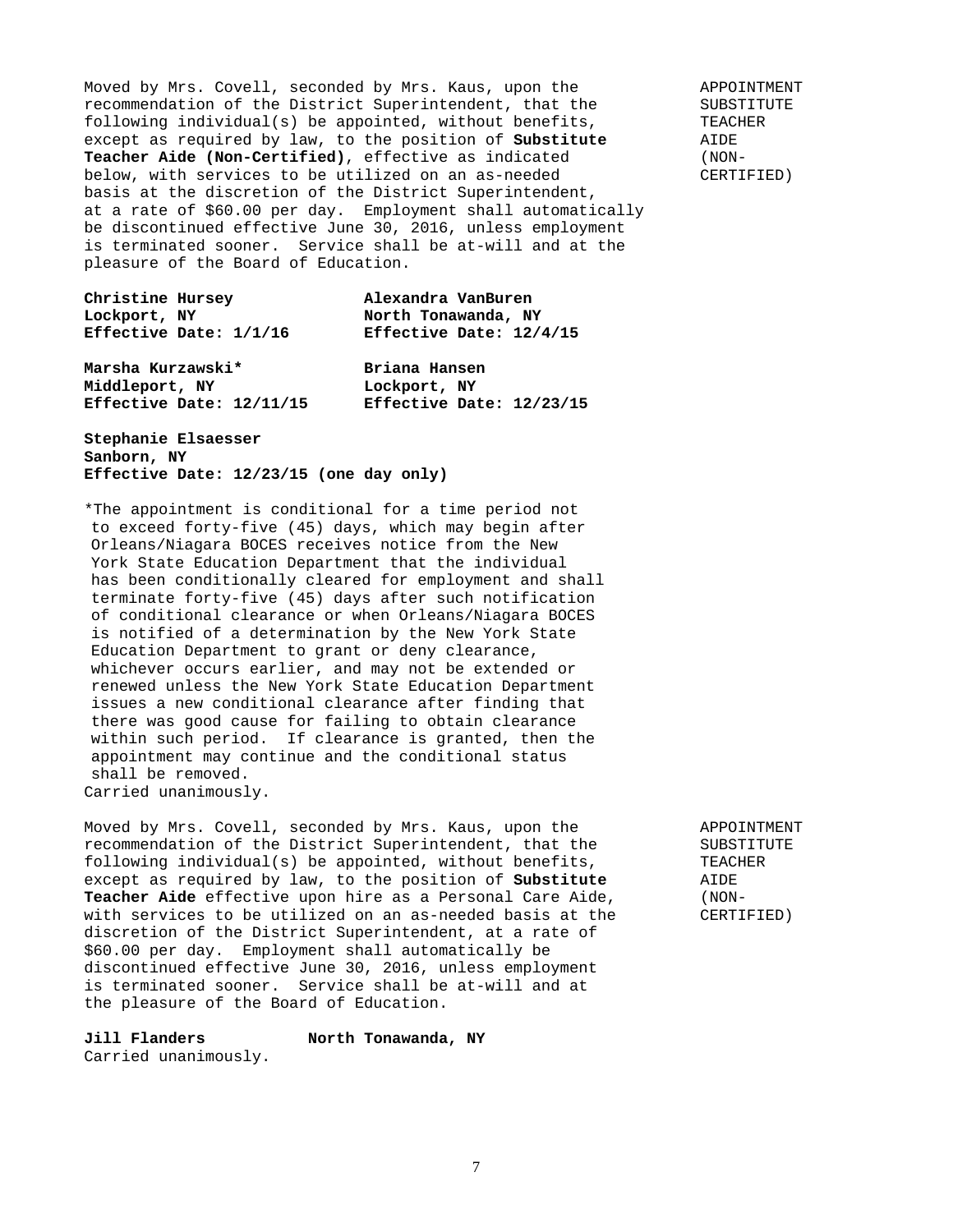Moved by Mr. Grabowski, seconded by Mr. Klotzbach, upon APPOINTMENT the recommendation of the District Superintendent, that SUBSTITUTE the following individuals be appointed, without benefits, CLERICAL except as required by law, to the position of **Substitute Clerical**, effective as indicated below, with services to be utilized on an as-needed basis at the discretion of the District Superintendent, at a rate of \$10.00 per hour. Employment shall automatically be discontinued effective June 30, 2016, unless employment is terminated sooner. Service shall be at-will and at the pleasure of the Board of Education.

## **Marsha Kurzawski\* Middleport, NY Effective Date: 12/11/15**

\*The appointment is conditional for a time period not to exceed forty-five (45) days, which may begin after Orleans/Niagara BOCES receives notice from the New York State Education Department that the individual has been conditionally cleared for employment and shall terminate forty-five (45) days after such notification of conditional clearance or when Orleans/Niagara BOCES is notified of a determination by the New York State Education Department to grant or deny clearance, whoever occurs earlier, and may not be extended or renewed unless the New York State Education Department issues a new conditional clearance after finding that there was good cause for failing to obtain clearance within such period. If clearance is granted, then the appointment may continue and the conditional status shall be removed. Carried unanimously.

Moved by Mr. Grabowski, seconded by Mr. Klotzbach, upon the APPOINTMENT recommendation of the District Superintendent, that the SUBSTITUTE following individual(s) be appointed without benefits,  $CLINICAL$ <br>except as required by law, to the position of **Substitute** TNSTRUCTOR except as required by law, to the position of Substitute **Clinical Instructor**, effective as indicated below, with services to be utilized on an as-needed basis at the discretion of the District Superintendent, at a rate of \$60.00 per half day. Employment shall automatically be discontinued effective June 30, 2016 unless employment is terminated sooner. Service shall be at-will and at the pleasure of the Board of Education.

#### **Sandra Johnson Niagara Falls, NY Effective Date: 12/30/15** Carried unanimously.

Moved by Mr. Klotzbach, seconded by Mrs. Covell, upon the APPOINTMENT recommendation of the District Superintendent, that SUBSTITUTE<br> **Emily Frank, North Tonawanda, NY**, be appointed, without OCCUPA-Emily Frank, North Tonawanda, NY, be appointed, without benefits except as required by law, to the position of TIOINAL **Substitute Occupational Therapist**, to work up to .5 FTE THERAPIST (maximum), with services to be utilized on an as-needed basis at the discretion of the District Superintendent,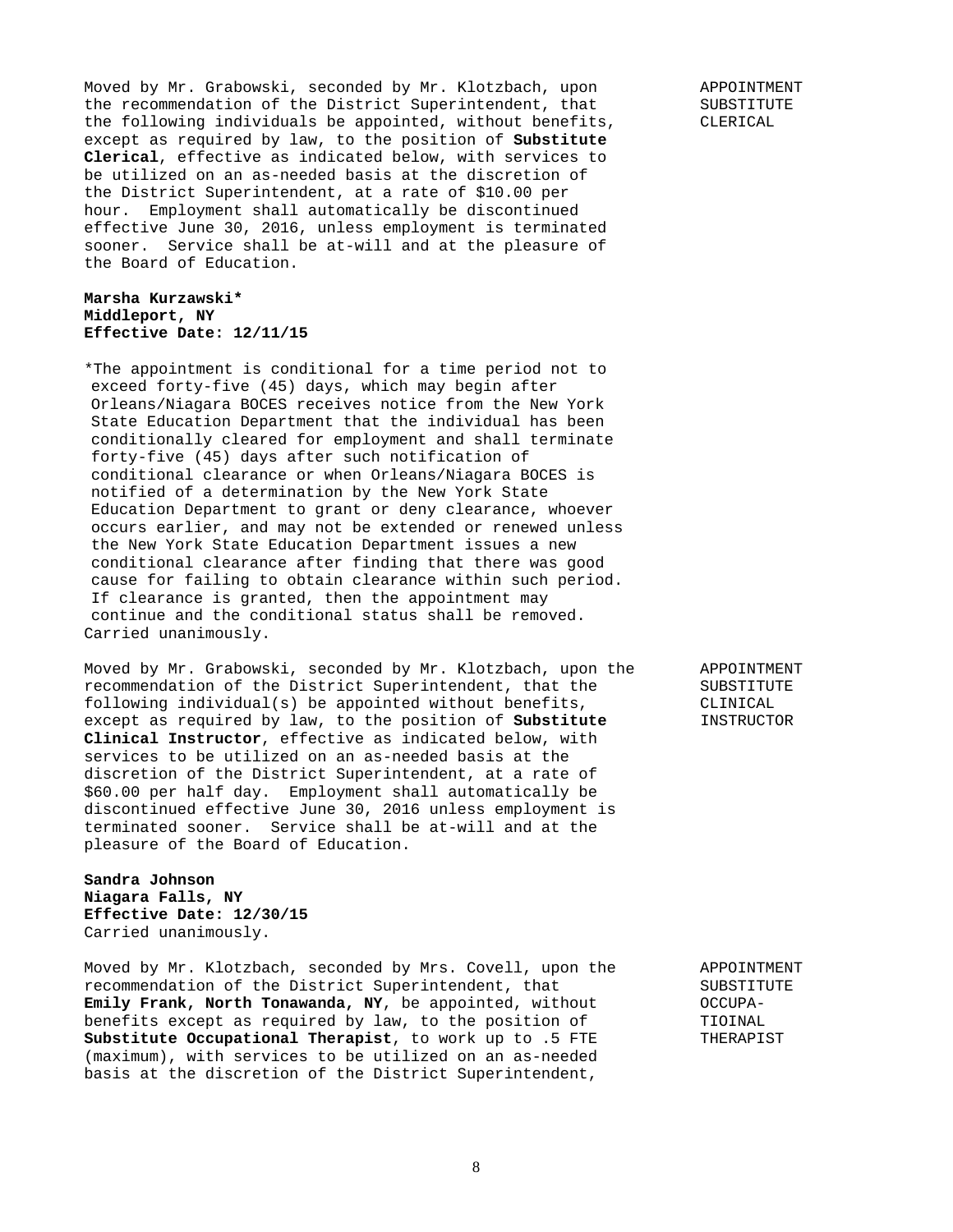effective January 20, 2016 through June 30, 2016, unless terminated sooner, at an hourly salary of \$60.00. Service shall be at-will and at the pleasure of the Board of Education. Carried unanimously.

Moved by Mr. Klotzbach, seconded by Mrs. Covell, upon the CONFERENCE recommendation of the District Superintendent, that the REQUESTS following conference requests be approved:

- 1) **Susan Diemert, Serving on a NYSED Panel at the Board of Regents Meeting**, Albany, NY, January 10-11, 2016. Est. cost: \$200.00. Funded through EPE.
- 2) **Susan Diemert, NYACCE Winter Board Meeting**, Syracuse, NY, January 12-13, 2016. Est. cost: \$355.00. Funded through EPE.
- 3) **Karen Kwandrans**, **Council of Practical Nurse Programs of NYS Executive Board Meeting**, Albany, NY, February 25-26, 2016. Est. cost: \$220.00. Funded through adult LPN.
- 4) **Robert Ihle and Caitlin Siresi, NYS ProStart Culinary Invitational**, Schenectady, NY, February 26-27, 2016. Est. cost: \$1,715.00. Funded through career and technical education.
- 5) **Michael Weyrauch, Future Superintendents Academy Session 7**, Albany, NY, March 6-8, 2016. Est. cost: \$200.00. Funded through career and technical education.
- 6) **Michael Johannes, National Facilities Management and Technology Conference**, Baltimore, MD, March 22-24, 2016. Est. cost: \$928.00. Funded through operations and maintenance. Carried unanimously.

Moved by Mr. Klotzbach, seconded by Mrs. Covell, that the APPROVAL Orleans/Niagara BOCES Board of Education hereby approves OF the Memorandum of Agreement, dated December 30, 2015, MEMORANDUM between the BOCES and the BOCES Teachers' Association OF (BOCESTA). Carried unanimously. The contract of the contract of the contract of the contract of the contract of the contract of the contract of the contract of the contract of the contract of the contract of the contract o

Moved by Mr. Klotzbach, seconded by Mr. Grabowski, upon appoint APPOINTMENT<br>the recommendation of the District Superintendent, that MON-CERT. the recommendation of the District Superintendent, that MON-CERT.<br> **Deborah Freeman, Barker, NY,** be appointed to the  $D$ . FREEMAN Deborah Freeman, Barker, NY, be appointed to the position of **Teacher Aide (Personal Care)**, effective January 19, 2016 through June 30, 2016, unless terminated sooner, at an hourly salary of \$9.25. Carried unanimously.

Moved by Mr. Klotzbach, seconded by Mr. Grabowski, that APPOINTMENT the District Superintendent is authorized to pay SUBSTITUTE **Amanda Kalata, Substitute Teacher**, at a salary of TEACHER \$198.71 per full day (corresponding to 1/200 of the (CERTIFIED) annual salary of Step 1 of the applicable schedule),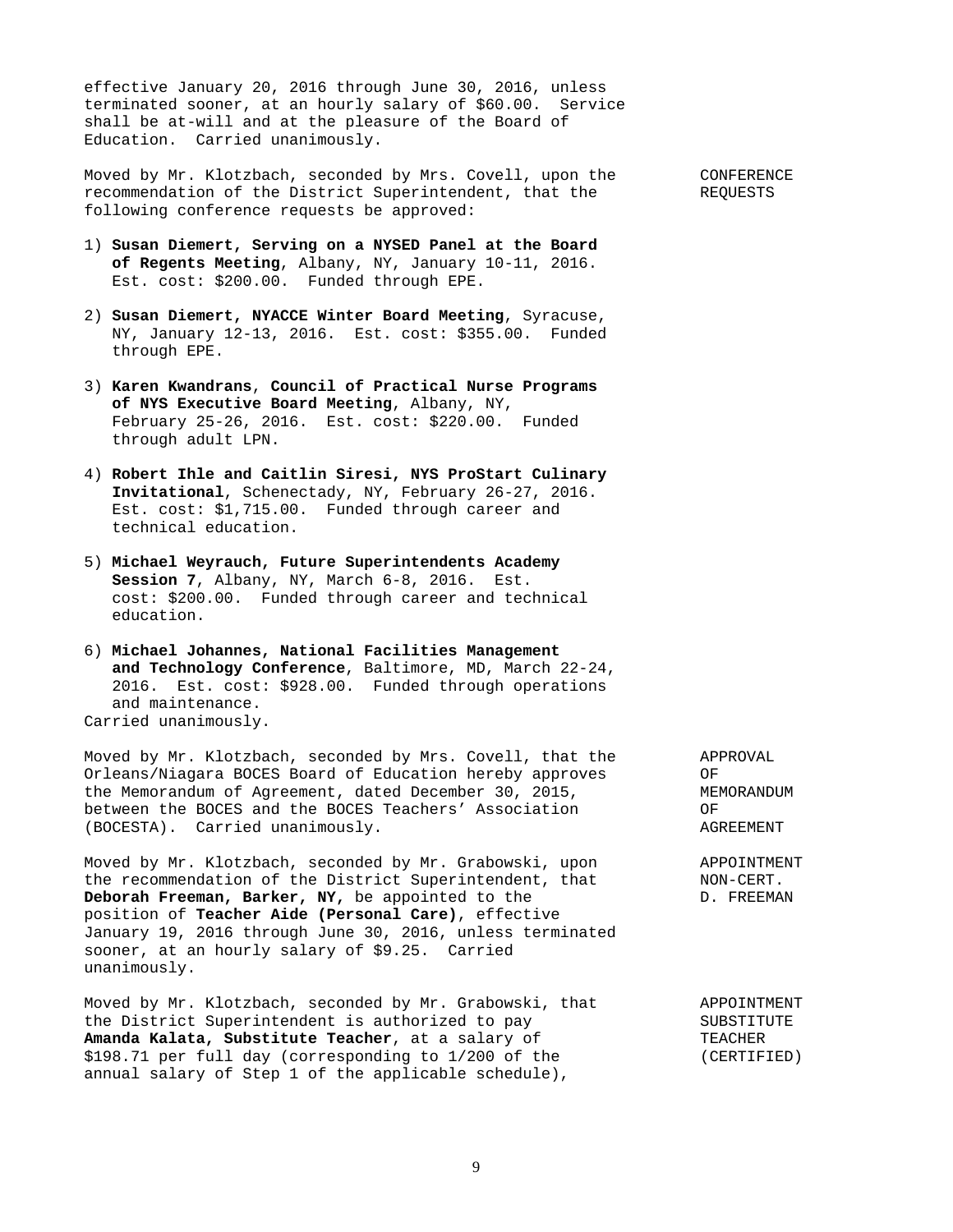effective on her thirty-first day of work, while she continuously remains in her assignment substituting for a special education teacher on leave. Carried unanimously.

Moved by Mr. Klotzbach, seconded by Mr. Grabowski, upon APPOINTMENT the recommendation of the District Superintendent, that SUBSTITUTE Vincent Piaskowski, Jr., Niagara Falls, NY, be appointed, TEACHER without benefits, except as required by law or contract, (CERTIFIED) to the position of **part-time (.5 FTE) Substitute Heating, Ventilation, Air Conditioning Teacher,** effective January 11, 2016 through June 30, 2016, unless employment is terminated sooner, with services to be utilized on an as-needed basis at the discretion of the District Superintendent, at a rate of \$99.36 per half day. Service shall be at-will and at the pleasure of the Board of Education. Carried unanimously.

Moved by Mrs. Covell, seconded by Mr. Klotzbach, upon the CONFERENCE recommendation of the District Superintendent, that the REQUESTS following conference requests be approved:

- 7) **Lisa Samuels and Lori Smith, Toronto ABA Beauty Show**, Toronto, CA, February 28-29, 2016. Est. cost: \$784.66. Funded through career and technical education.
- 8) **Cheryl Herman, NYS Teacher Center Spring Symposium,** Albany, NY, March 7-9, 2015. Est. cost: \$490.00. Funded through teacher center. Carried unanimously.

Moved by Mr. Grabowski, seconded by Mrs. Kaus, upon the FIELD recommendation of the District Superintendent, that five TRIP students and two adults from Niagara CTEC be approved to attend the ProStart Culinary Competition at Schenectady College in Schenectady, NY, on February 26-27, 2016 at an estimated cost of \$158.79. Carried unanimously.

Moved by Mr. Grabowski, seconded by Mrs. Kaus, upon the APPOINTMENT recommendation of the District Superintendent, that the SUBSTITUTE following individuals be appointed without benefits, MOTOR except as required by law, to the position of **Substitute** VEHICLE **Motor Vehicle Operator**, effective as indicated below, **OPERATOR** with services to be utilized on an as-needed basis at the discretion of the District Superintendent, at the hourly rate indicated below. Employment shall automatically be discontinued effective June 30, 2016, unless terminated sooner. Service shall be at-will and at the pleasure of the Board of Education.

#### **Marsha Kurzawski\* \$10.00/hour Middleport, NY Effective Date: 12/11/15**

\*The appointment is conditional for a time period not to exceed forty-five (45) days, which may begin after Orleans/Niagara BOCES receives notice from the New York State Education Department that the individual has been conditionally cleared for employment and shall terminate forty-five (45) days after such notification of